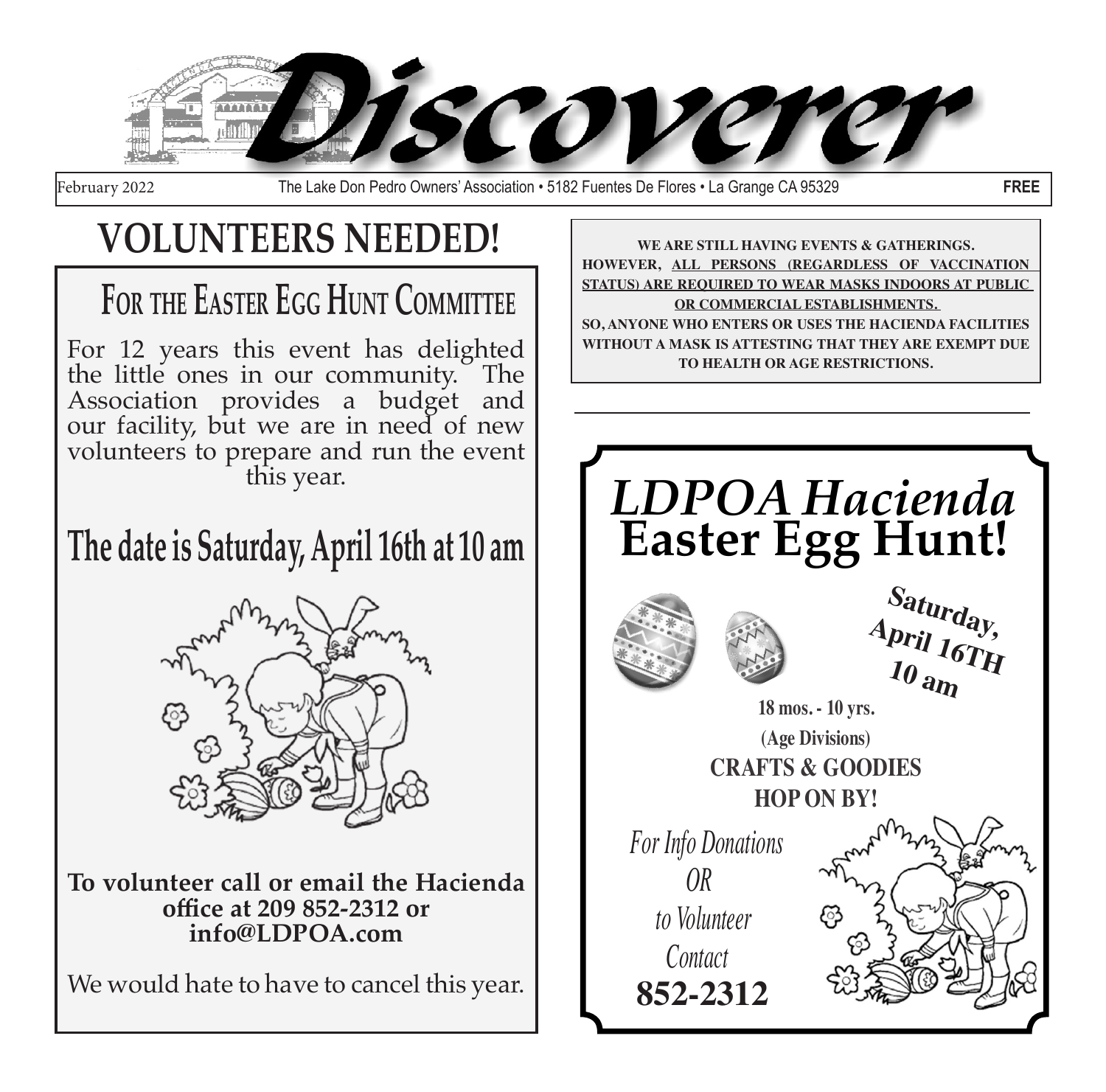|                                                                                             |                            |                          | LAKE DON PEDRO OWNERS ASSOCIATION       |                      |                                                                      |                                   |                     |                       |                    |                        |        |                                                                                                |                                                                 |                                                                         |                                   |                                   | LAKE DON PEDRO OWNERS ASSOCIATION  |                                   |                     |                                                           |                    |                        |  |
|---------------------------------------------------------------------------------------------|----------------------------|--------------------------|-----------------------------------------|----------------------|----------------------------------------------------------------------|-----------------------------------|---------------------|-----------------------|--------------------|------------------------|--------|------------------------------------------------------------------------------------------------|-----------------------------------------------------------------|-------------------------------------------------------------------------|-----------------------------------|-----------------------------------|------------------------------------|-----------------------------------|---------------------|-----------------------------------------------------------|--------------------|------------------------|--|
|                                                                                             |                            |                          |                                         | <b>Balance Sheet</b> | As of November 30, 2021                                              |                                   |                     |                       |                    |                        |        |                                                                                                |                                                                 |                                                                         |                                   | <b>Balance Sheet</b>              | As of December 31, 2021            |                                   |                     |                                                           |                    |                        |  |
| ACCRUAL BASIS (Quickbooks data converted to Fund Accounting Format - Not Reviewed by CPA)   |                            |                          |                                         |                      |                                                                      |                                   |                     |                       |                    |                        |        | ACCRUAL BASIS (Quickbooks data converted to Fund Accounting Format - Not Reviewed by CPA)      |                                                                 |                                                                         |                                   |                                   |                                    |                                   |                     |                                                           |                    |                        |  |
|                                                                                             |                            |                          |                                         |                      |                                                                      |                                   |                     |                       |                    |                        |        |                                                                                                |                                                                 |                                                                         |                                   |                                   |                                    |                                   |                     |                                                           |                    |                        |  |
|                                                                                             |                            |                          |                                         |                      |                                                                      | <b>Operations Fund</b>            | Replacement<br>Fund |                       | <b>Total Funds</b> |                        |        |                                                                                                |                                                                 |                                                                         |                                   |                                   |                                    | <b>Operations Fund</b>            | Replacement<br>Fund |                                                           | <b>Total Funds</b> |                        |  |
|                                                                                             |                            |                          |                                         |                      |                                                                      |                                   |                     |                       |                    |                        |        |                                                                                                |                                                                 |                                                                         |                                   |                                   |                                    |                                   |                     |                                                           |                    |                        |  |
| <b>ASSETS</b>                                                                               |                            |                          |                                         |                      |                                                                      |                                   |                     |                       |                    |                        |        | <b>ASSETS</b>                                                                                  |                                                                 |                                                                         |                                   |                                   |                                    |                                   |                     |                                                           |                    |                        |  |
| Checking & Savings                                                                          |                            |                          |                                         |                      |                                                                      |                                   |                     |                       |                    |                        |        | Checking & Savings                                                                             |                                                                 |                                                                         |                                   |                                   |                                    |                                   |                     |                                                           |                    |                        |  |
| Petty Cash                                                                                  |                            |                          |                                         |                      |                                                                      | 544.93                            |                     |                       |                    | 544.93<br>374,815.28   |        | Petty Cash                                                                                     |                                                                 |                                                                         |                                   |                                   |                                    | 2,146.65<br>350,882.70            |                     |                                                           | 350,882.70         | 2,146.65               |  |
| <b>BAC</b> - Operating<br>Reserve - BAC (savings)                                           |                            |                          |                                         |                      |                                                                      | 374,815.28                        | 616,577.27          |                       |                    | 616,577.27             |        | <b>BAC</b> - Operating<br>Reserve - BAC (savings)                                              |                                                                 |                                                                         |                                   |                                   |                                    |                                   |                     | 619,161.40                                                | 619,161.40         |                        |  |
|                                                                                             |                            |                          |                                         |                      |                                                                      |                                   |                     |                       |                    |                        |        |                                                                                                |                                                                 |                                                                         |                                   |                                   |                                    |                                   |                     |                                                           |                    |                        |  |
| Assessments Receivable, less Allowance for Doubtful Accounts<br>(\$141,079.87-\$120,182.91) |                            |                          |                                         |                      |                                                                      | 20,896.96                         |                     |                       |                    | 20,896.96              |        | Assessments Receivable, less Allowance for Doubtful Accounts<br>$( $141,079.87 - $120,182.91)$ |                                                                 |                                                                         |                                   |                                   |                                    | 15,351.91                         |                     |                                                           |                    | 15,351.91              |  |
|                                                                                             |                            |                          |                                         |                      |                                                                      |                                   |                     |                       |                    |                        |        |                                                                                                |                                                                 |                                                                         |                                   |                                   |                                    |                                   |                     |                                                           |                    |                        |  |
| Prepaid Insurance                                                                           |                            |                          |                                         |                      |                                                                      | 5,950.13                          |                     |                       |                    | 5,950.13               |        | Prepaid Insurance                                                                              |                                                                 |                                                                         |                                   |                                   |                                    | 2,975.06                          |                     |                                                           |                    | 2,975.06               |  |
| Undeposited Funds (received but not deposited)                                              |                            |                          |                                         |                      | 159.12                                                               |                                   |                     |                       | 159.12             |                        |        | Undeposited Funds (received but not deposited)                                                 |                                                                 |                                                                         |                                   |                                   | 254.99                             |                                   |                     |                                                           | 254.99             |                        |  |
| <b>Total Assets</b>                                                                         |                            |                          |                                         |                      |                                                                      | \$402,366.42                      | \$616,577.27        |                       |                    | \$1,018,943.69         |        | <b>Total Assets</b>                                                                            |                                                                 |                                                                         |                                   |                                   |                                    | \$371,611.31                      | \$619,161.40        |                                                           | \$990,772.71       |                        |  |
|                                                                                             |                            |                          |                                         |                      |                                                                      |                                   |                     |                       |                    |                        |        |                                                                                                |                                                                 |                                                                         |                                   |                                   |                                    |                                   |                     |                                                           |                    |                        |  |
| <b>LIABILITIES</b>                                                                          |                            |                          |                                         |                      |                                                                      |                                   |                     |                       |                    |                        |        | <b>LIABILITIES</b>                                                                             |                                                                 |                                                                         |                                   |                                   |                                    |                                   |                     |                                                           |                    |                        |  |
| <b>Accounts Payable</b>                                                                     |                            |                          |                                         |                      |                                                                      | 3,935.63                          |                     |                       |                    | 3,935.63               |        | <b>Accounts Payable</b>                                                                        |                                                                 |                                                                         |                                   |                                   |                                    | 3,730.53                          |                     |                                                           |                    | 3,730.53               |  |
| <b>Refundable Deposits</b><br>Payroll Liabilities (Employer P/R Taxes)                      |                            |                          |                                         |                      |                                                                      | 14,908.50<br>1.96                 |                     |                       | 14,908.50<br>1.96  |                        |        |                                                                                                | Refundable Deposits<br>Payroll Liabilities (Employer P/R Taxes) |                                                                         |                                   |                                   |                                    | 15,983.50<br>1.96                 |                     |                                                           |                    | 15,983.50<br>1.96      |  |
| <b>Workers Comp</b>                                                                         |                            |                          |                                         |                      |                                                                      | 4,092.46                          |                     |                       |                    | 4,092.46               |        | <b>Workers Comp</b>                                                                            |                                                                 |                                                                         |                                   |                                   | 4,493.89                           |                                   |                     |                                                           |                    | 4,493.89               |  |
| <b>Accrued ACC Legal Expense</b><br><b>Other Liabilities</b>                                |                            |                          |                                         |                      |                                                                      | 27.000.00<br>11,743.75            |                     |                       |                    | 27,000.00<br>11,743.75 |        | Other Liabilities                                                                              | Accrued ACC Legal Expense                                       |                                                                         |                                   |                                   |                                    | 27,000.00<br>12,905.75            |                     |                                                           |                    | 27,000.00<br>12,905.75 |  |
| <b>Total Liabilities</b>                                                                    |                            |                          |                                         |                      |                                                                      | 61,682.30                         |                     |                       |                    | 61,682.30              |        | <b>Total Liabilities</b>                                                                       |                                                                 |                                                                         |                                   | 64,115.63                         |                                    |                                   |                     |                                                           | 64,115.63          |                        |  |
|                                                                                             |                            |                          |                                         |                      |                                                                      |                                   |                     |                       |                    |                        |        |                                                                                                |                                                                 |                                                                         |                                   |                                   |                                    |                                   |                     |                                                           |                    |                        |  |
| <b>FUND BALANCE</b>                                                                         |                            |                          |                                         |                      |                                                                      | 340.684.12                        | 616,577.27          |                       |                    | 957,261.39             |        | <b>FUND BALANCE</b>                                                                            |                                                                 |                                                                         |                                   |                                   |                                    | 307,495.68                        |                     | 619,161.40                                                | 926.657.08         |                        |  |
| <b>Total Liabilities and Fund Balance</b>                                                   |                            |                          |                                         |                      |                                                                      | \$402,366.42                      | \$616,577.27        |                       |                    | \$1,018,943.69         |        | <b>Total Liabilities and Fund Balance</b>                                                      |                                                                 |                                                                         |                                   |                                   | \$371,611.31                       |                                   |                     | \$619,161.40                                              | \$990,772.71       |                        |  |
|                                                                                             |                            |                          |                                         |                      |                                                                      |                                   |                     |                       |                    |                        |        |                                                                                                |                                                                 |                                                                         |                                   |                                   |                                    |                                   |                     |                                                           |                    |                        |  |
|                                                                                             |                            |                          |                                         |                      |                                                                      |                                   |                     |                       |                    |                        | \$0.00 |                                                                                                |                                                                 |                                                                         |                                   |                                   |                                    |                                   |                     |                                                           |                    |                        |  |
|                                                                                             |                            |                          |                                         |                      |                                                                      |                                   |                     |                       |                    |                        |        |                                                                                                |                                                                 |                                                                         |                                   |                                   |                                    |                                   |                     |                                                           |                    |                        |  |
|                                                                                             |                            |                          |                                         |                      |                                                                      |                                   |                     |                       |                    |                        |        |                                                                                                |                                                                 |                                                                         |                                   |                                   |                                    |                                   |                     |                                                           |                    |                        |  |
|                                                                                             |                            | and Changes In Fund Bala | <b>Statements of Revenues, Expense:</b> |                      |                                                                      |                                   |                     |                       |                    |                        |        |                                                                                                |                                                                 | <b>Statements of Revenues, Expenses</b><br>and Changes In Fund Balances |                                   |                                   |                                    |                                   |                     |                                                           |                    |                        |  |
| <b>ACCRUAL BASIS (Quic</b>                                                                  |                            |                          | ember 2021<br>Fund-App                  | mat - Not Rev        | d by CPA)                                                            |                                   |                     |                       |                    |                        |        |                                                                                                | <b>ACCRUAL BASIS (Quickb</b>                                    | mber 2021<br>rterito fiundin                                            |                                   | ing Format - Not Reviewed by CPA) |                                    |                                   |                     |                                                           |                    |                        |  |
|                                                                                             |                            | ₩                        | Oper                                    |                      | <b>Total Funds</b>                                                   |                                   |                     |                       |                    |                        |        |                                                                                                | Operations                                                      | Replacement                                                             | Operations                        | Replace                           | <b>Total Funds</b>                 | Annual                            |                     |                                                           |                    |                        |  |
|                                                                                             | Fund Current<br>Month      | Fund Current<br>Month    | Fund<br>Year<br>To Date                 | Fund<br>Year To Date | Year To Date                                                         | <b>Budget</b>                     |                     |                       |                    |                        |        |                                                                                                | Fund Current<br>Month                                           | Fund Current                                                            | Fund<br>Yea<br>To Date            | Fund<br>Year To Date              | Year To Date                       | Budget                            |                     |                                                           |                    |                        |  |
| REVENUES                                                                                    |                            |                          |                                         |                      |                                                                      |                                   |                     |                       |                    |                        |        | REVENUES                                                                                       |                                                                 |                                                                         |                                   |                                   |                                    |                                   |                     |                                                           |                    |                        |  |
| Assessments<br>Plan Check Incom                                                             | 0.00<br>0.00               | 0.00                     | 282,200.00<br>450.00                    | 30,000.00            | 312,200.00<br>450.00                                                 | 312,200.00<br>0.00                |                     |                       |                    |                        |        | Assessments<br>Plan Check Inco                                                                 | 0.00<br>0.00                                                    | 0.00                                                                    | 282,200.00<br>450.00              | 30,000.00                         | 312,200.00<br>450.00               | 312,200.00<br>0.00                |                     |                                                           |                    |                        |  |
| <b>Apartment Rental</b><br>Hall Rental                                                      | 700.00<br>147.00           |                          | 7,950.00<br>1,591.00                    |                      | 7,950.00<br>1,591.00                                                 | 5,000.00<br>500.00                |                     |                       |                    |                        |        | Apartment Renta<br>Hall Rental                                                                 | 1,475.00<br>72.00                                               |                                                                         | 9,425.00<br>1.663.00              |                                   | 9,425.00<br>1.663.00               | 5,000.00<br>500.00                |                     |                                                           |                    |                        |  |
| Office Rental<br>nterest Income - Rece<br>Interest Income - Bank                            | 687.00<br>310.46<br>3.36   | 86.46                    | 3,442.00<br>1,366.19<br>16.70           | 421.52               | 3,442.00<br>1,366.19<br>438.22                                       | 6,000.00<br>5,000.00<br>1,000.00  | 89.82               |                       |                    |                        |        | Office Rental<br>Interest Income - Receival                                                    | 370.00<br>263.86                                                |                                                                         | 3,812.00<br>1.638.72              |                                   | 3,812.00<br>$1,638.72$<br>$525.47$ | 5,000.00<br>5.000.00              |                     |                                                           |                    |                        |  |
| Other Income<br>Late Fees                                                                   | 1,862.16<br>0.00           |                          | 7,050.61<br>5.660.08                    |                      | 7,050.61<br>5.660.08                                                 | 2,000.00<br>5.500.00              |                     |                       |                    |                        |        | Interest Income - Bani<br>Other Income                                                         | 3.12<br>417.75                                                  | 84.13                                                                   | 19.82<br>7,468.36                 | 505.65                            | 7,468.36                           | 1,000.00<br>2,000.00              | 87.2                |                                                           |                    |                        |  |
| <b>Transfer Fees</b>                                                                        | 500.00<br>1,680.00         |                          | 2,850.00<br>13,300.00                   |                      | 2,850.00<br>13,300.00                                                | 0.00<br>21,000.00                 | 5.976.44            |                       |                    |                        |        | Late Fees<br><b>Transfer Fees</b>                                                              | 0.00<br>750.00<br>1,540.00                                      |                                                                         | 5,660.08<br>3,500.00<br>14,980.00 |                                   | 5,660.08<br>3,500.00<br>14,980.00  | 5,500.00<br>0.01<br>21,000.00     | 4,975.86            |                                                           |                    |                        |  |
| <b>Total Revenues</b>                                                                       | 5,889.98                   | 86.46                    | 325,876.58                              | 30,421.52            | 356,298.10                                                           | 358,200.00                        | 356,298.10          |                       |                    |                        |        | <b>Total Revenues</b>                                                                          | 4,891.73                                                        | 84.13                                                                   | 330,816.98                        | 30,505.65                         | 361,322.63                         | 358,200.00                        | 361,322.63          |                                                           |                    |                        |  |
| <b>EXPENSES</b>                                                                             |                            |                          |                                         |                      |                                                                      |                                   |                     |                       |                    |                        |        | <b>EXPENSES</b>                                                                                |                                                                 |                                                                         |                                   |                                   |                                    |                                   |                     |                                                           |                    |                        |  |
| <b>Bad Debt Expense</b>                                                                     | 1,000.00                   |                          | 5,000.30                                |                      | 5,000.30                                                             | 12,000.00                         |                     |                       |                    |                        |        | <b>Bad Debt Expense</b>                                                                        | 1,000.00                                                        |                                                                         | 6,000.30                          |                                   | 6,000.30                           | 12,000.00                         |                     |                                                           |                    |                        |  |
| <b>Board Expenses</b><br>Copier Costs                                                       | 0.00<br>414.75             |                          | 0.00<br>1,299.61                        |                      | 0.00<br>1,299.61                                                     | 500.00<br>2,500.00                |                     |                       |                    |                        |        | <b>Board Expenses</b><br>Copier Costs                                                          | 379.85<br>0.00                                                  |                                                                         | 379.85<br>1,299.61                |                                   | 379.85<br>1,299.61                 | 500.00<br>2,500.00                |                     |                                                           |                    |                        |  |
| Office Supplies<br>Office Salaries                                                          | 1,229.08<br>4,928.50       |                          | 2,489.47<br>30,052.25                   |                      | 2,489.47<br>30,052.25                                                | 3,000.00<br>55,000.00             |                     |                       |                    |                        |        | Office Supplies<br>Office Salaries                                                             | 313.35<br>4,044.50                                              |                                                                         | 2,802.82<br>34,096.75             |                                   | 280282<br>34,096.75                | 3,000.00<br>55,000.00             |                     |                                                           |                    |                        |  |
| Travel / Mileage<br>Legal<br>Accounting                                                     | 57.38<br>0.00<br>0.00      |                          | 494.62<br>0.00<br>2.045.00              |                      | 494.62<br>0.00<br>2.045.00                                           | 0.00<br>3,000.00<br>5,400.00      |                     |                       |                    |                        |        | Travel / Mileage<br>Legal<br>Accounting                                                        | 56.00<br>0.00<br>0.00                                           |                                                                         | 550.62<br>0.00<br>2.045.00        |                                   | 550.62<br>0.00<br>2.045.00         | 0.00<br>3,000.00<br>5.400.00      |                     |                                                           |                    |                        |  |
| Discoverer Expense<br>Computer / Internet                                                   | 502.00<br>572.94           |                          | 5,175.81<br>3.671.97                    |                      | 5,175.81<br>3.671.97                                                 | 11,000.00<br>8,000.00             |                     |                       |                    |                        |        | Discoverer Expense<br>Computer / Intern                                                        | 844.00<br>1,656.84                                              |                                                                         | 6,019.81<br>5,364.71              |                                   | 6,019.81<br>5,364.71               | 11,000.00<br>8,000.00             |                     |                                                           |                    |                        |  |
| Election<br>Collections                                                                     | 0.00<br>2,774.00           |                          | 100.00<br>2,774.00                      |                      | 100.00<br>2,774.00                                                   | 7,000.00<br>4.000.00              |                     |                       |                    |                        |        | Election<br>Collections                                                                        | 0.00<br>0.00                                                    |                                                                         | 100.00<br>2,774.00                |                                   | 100.00<br>2,774.00                 | 7,000.00<br>4,000.00              |                     |                                                           |                    |                        |  |
| <b>Public Relations</b><br>Postage & Delivery                                               | 0.00<br>50.00              |                          | 125.00<br>1,511.82                      |                      | 125.00<br>1,511.82                                                   | 500.00<br>2.000.00                |                     |                       |                    |                        |        | Public Relations<br>Postage & Delivery                                                         | 0.00<br>350.00                                                  |                                                                         | 125.00<br>1,879.81                |                                   | 125.00<br>1,879.81                 | 500.00<br>2,000.00                |                     |                                                           |                    |                        |  |
| Merchant Fees<br>nsurance<br>Tayes / License / Filing Fees                                  | 264.32<br>2,975.07         |                          | 3.296.65<br>14,875.35                   |                      | 3.296.65<br>14,875.35                                                | 4.000.00<br>36,000.00             |                     |                       |                    |                        |        | Merchant Fe<br>Taxes / License / Filing Fees                                                   | 234.88<br>2,975.07                                              |                                                                         | 3.531.53<br>17,850.42             |                                   | 3.531.53<br>17,850.42              | 4.000.00<br>36,000.00             |                     |                                                           |                    |                        |  |
| Workers Comp Insurance<br>Hacienda Maintenance Salan                                        | 0.00<br>420.80<br>5.600.00 |                          | 0.00<br>2,352.74<br>24.752.00           |                      | 0.00<br>2,352.74<br>24.752.00                                        | 8,000.00<br>1,600.00<br>58,000.00 |                     |                       |                    |                        |        | Workers Comp Insurance<br>Hacienda Maintenance Salary                                          | 8,598.00<br>401.43<br>5.040.00                                  |                                                                         | 8,598.00<br>2,754.17<br>29.792.00 |                                   | 8,598.00<br>2,754.17<br>29.792.00  | 8,000.00<br>1,600.00<br>58,000.00 |                     |                                                           |                    |                        |  |
| Pool Monitor Salary<br>nitorial Salary                                                      | 0.00<br>1,209.00           |                          | 7,351.50<br>7,293.38                    |                      | 7,351.50<br>7,293.38                                                 | 6,000.00<br>15,000.00             |                     |                       |                    |                        |        | Pool Monitor Salary<br>Janitorial Salary                                                       | 0.00<br>1.069.50                                                |                                                                         | 7,351.50<br>8.362.88              |                                   | 7,351.50<br>8.362.88               | 6,000.00<br>15,000.00             |                     |                                                           |                    |                        |  |
| Payroll Tax Expense<br>Salary Expenses - Other                                              | 989.46<br>1,196.50         |                          | 6,068.36<br>3,548.00                    |                      | 6,068.36<br>3,548.00                                                 | 14,000.00<br>8.000.00             |                     |                       |                    |                        |        | Payroll Tax Expense<br>Salary Expenses - Other                                                 | 924.43<br>1.930.25                                              |                                                                         | 6,992.79<br>5.478.25              |                                   | 6,992.79<br>5.478.25               | 14,000.00<br>8,000.00             |                     |                                                           |                    |                        |  |
| Electic (Hacienda)<br>Electric (Well)                                                       | 1.120.12<br>120.71         |                          | 10.337.55<br>1,849.00                   |                      | 10.337.55<br>1,849.00                                                | 20,500.00<br>4,000.00             |                     |                       |                    |                        |        | Electic (Hacienda)<br>Electric (Well)                                                          | 1,482.04<br>59.30                                               |                                                                         | 11,819.59<br>1,908.30             |                                   | 11,819.59<br>1,908.30              | 20,500.00<br>4,000.00             |                     |                                                           |                    |                        |  |
| Electric (El Prado)<br>Electric (Barn)                                                      | 32.96<br>8.36              |                          | 391.81<br>46.40                         |                      | 391.81<br>46.40                                                      | 1.000.00<br>100.00                |                     |                       |                    |                        |        | Electric (El Prado)<br>Electric (Barn)                                                         | 139.66<br>12.31                                                 |                                                                         | 531.47<br>58.71                   |                                   | 531.47<br>58.71                    | 1,000.00<br>100.00                |                     |                                                           |                    |                        |  |
| Water (El Prado)<br>Reserve Study                                                           | 212.00<br>0.00             |                          | 1,060.00<br>0.00                        |                      | 1,060.00<br>0.00                                                     | 1,700.00<br>300.00                |                     |                       |                    |                        |        | Water (El Prado)<br>Reserve Study                                                              | 212.00<br>0.00                                                  |                                                                         | 1,272.00<br>0.00                  |                                   | 1,272.00<br>0.00                   | 1,700.00<br>300.00                |                     |                                                           |                    |                        |  |
| <b>Trash Removal</b>                                                                        | 0.00<br>421.31             |                          | 95.00<br>1,685.24                       |                      | 95.00<br>1,685.24                                                    | 1.000.00<br>4,500.00              |                     |                       |                    |                        |        | Propane<br><b>Trash Removal</b><br>Office Telephone                                            | 0.00<br>421.31<br>425.12                                        |                                                                         | 95.00<br>2,106.55<br>2,167.19     |                                   | 95.00<br>2,106.55<br>2,167.19      | 1,000.00<br>4,500.00<br>3,500.00  |                     |                                                           |                    |                        |  |
| Office Telephone<br>Hacienda Miscellaneous Expense<br>Hacienda Maintenance Supplies         | 313.74<br>0.00<br>224.21   |                          | 1,742.07<br>142.80<br>2,042.03          |                      | 1,742.07<br>142.80<br>2,042.03                                       | 3,500.00<br>0.00<br>5,000.00      |                     |                       |                    |                        |        | Hacienda Miscellaneous Expense<br>Hacienda Maintenance Supplies                                | 0.00<br>475.58                                                  |                                                                         | 142.80<br>2,517.61                |                                   | 142.80<br>2,517.61                 | 0.00<br>5,000.00                  |                     |                                                           |                    |                        |  |
| Harienda Maintenance Renair<br>Reserve Project Expenses                                     | 0.00<br>0.00               |                          | 1.967.85<br>4,400.00                    |                      | 1.967.85<br>4,400.00                                                 | 2.000.00<br>0.00                  |                     |                       |                    |                        |        | lacienda Maintenance Repairs<br>Reserve Project Expenses                                       | 0.00<br>0.00                                                    |                                                                         | 2,424.55<br>4,400.00              |                                   | 2,424.55<br>4,400.00               | 2,000.00<br>0.00                  |                     |                                                           |                    |                        |  |
| acienda Landscaping<br>Septic Maintenance                                                   | 0.00<br>0.00               |                          | 0.00<br>157.11                          |                      | 0.00<br>157.11                                                       | 0.00<br>300.00                    |                     |                       |                    |                        |        | Hacienda Landscaping<br>Septic Maintenance                                                     | $_{0.00}$<br>0.00                                               |                                                                         | 0.00<br>157.11                    |                                   | 0.00<br>157.11                     | 0.00<br>300.00                    |                     |                                                           |                    |                        |  |
| Well Water & Septic Testing<br>Maintenance Equipment                                        | 213.44<br>0.00             |                          | 2,870.22<br>0.00                        |                      | 2,870.22<br>0.00                                                     | 6.000.00<br>500.00                |                     |                       |                    |                        |        | Well Water & Septic Testing<br>Maintenance Equipment<br>Well Maintenance                       | 213.65<br>517.19<br>0.00                                        |                                                                         | 3,083.87<br>517.19<br>0.00        |                                   | 3,083.87<br>517.19<br>0.00         | 6,000.00<br>500.00<br>500.00      |                     |                                                           |                    |                        |  |
| Well Maintenance<br>Hacienda - Security<br>Pool Maintenance                                 | 0.00<br>0.00<br>0.00       |                          | 0.00<br>506.42<br>930.31                |                      | 0.00<br>506.42<br>930.31                                             | 500.00<br>1.500.00<br>2,000.00    |                     |                       |                    |                        |        | Hacienda - Security<br>Pool Maintenance                                                        | $\begin{array}{c} 0.00 \\ 0.00 \end{array}$                     |                                                                         | 506.42<br>930.31                  |                                   | 506.42<br>930.31                   | 1,500.00<br>2,000.00              |                     |                                                           |                    |                        |  |
| Small Apartment (B)<br>Large Apartment (A)                                                  | 0.00<br>0.00               |                          | 80.35<br>80.35                          |                      | 80.35<br>80.35                                                       | 400.00<br>400.00                  |                     |                       |                    |                        |        | Small Apartment (B)<br>Large Apartment (A)                                                     | 0.00<br>0.00                                                    |                                                                         | 192.49<br>192.49                  |                                   | 192.49<br>192.49                   | 400.00<br>400.00                  |                     |                                                           |                    |                        |  |
| Pest & Weed Control<br>lanitorial Supplies                                                  | 147.00<br>263.64           |                          | 441.00<br>1,846.67                      |                      | 441.00<br>1,846.67                                                   | 1.000.00<br>2,000.00              |                     |                       |                    |                        |        | Pest & Weed Control<br>Janitorial Supplies                                                     | 775.00<br>96.96                                                 |                                                                         | 1,216.00<br>1,943.63              |                                   | 1,216.00<br>1,943.63               | 1,000.00<br>2,000.00              |                     |                                                           |                    |                        |  |
| General Park Maintenance<br>Covid-19 payroll expenses                                       | 90.76<br>0.00              |                          | 960.10<br>0.00                          |                      | 960.10<br>0.00                                                       | 2,000.00<br>0.00                  |                     |                       |                    |                        |        | General Park Maintenano<br>Covid-19 payroll expenses<br>Payroll Expenses                       | 45.75<br>0.00<br>200.00                                         |                                                                         | 1,005.85<br>0.00<br>1,520.00      |                                   | 1,005.85<br>0.00<br>1,520.00       | 2,000.00<br>0.00<br>3,500.00      |                     |                                                           |                    |                        |  |
| Payroll Expenses<br><b>Total Expenses</b>                                                   | 200.00                     |                          | 1,320.00<br>159,230.11                  |                      | 1,320.00<br>159,230.11                                               | 3,500.00                          |                     |                       |                    |                        |        | Total Expenses                                                                                 | 34,893.97                                                       | 0.00                                                                    | 194,858.95                        | 0.00                              | 194,858.95                         | 328,200.00                        |                     |                                                           |                    |                        |  |
|                                                                                             | 27,552.09                  | 0.00                     |                                         | 0.00                 |                                                                      | 328,200.00                        |                     |                       |                    |                        |        |                                                                                                | $-30,002.24$                                                    |                                                                         | 135,958.03                        | 30,505.65                         | 166,463.61                         |                                   |                     |                                                           |                    |                        |  |
| <b>Excess (Deficiency) of Revenues Over</b>                                                 | $-21,662.07$               | 86.46                    | 166,646.47                              | 30,421.52            | 197,067.99                                                           |                                   |                     | 197,067.99 -21,575.61 | 12,921.52          |                        |        | <b>Excess (Deficiency) of Revenues Ove</b>                                                     |                                                                 | 84.13                                                                   |                                   |                                   |                                    |                                   |                     | $166{,}463.68 \textcolor{white}{0} \textbf{-29{,}}918.11$ | 15,505.65          |                        |  |
| ard-Approved Interfund<br>eclassifications and Transfers                                    | (2,500.00)                 | 2,500.00                 | 17,500.00                               | (17,500.00)          |                                                                      |                                   |                     |                       |                    |                        |        | loard-Approved Interfund<br>cations and Transfers                                              | (2.500.00)                                                      | 2.500.00                                                                | 15,000.00                         | (15,000.00)                       |                                    |                                   |                     |                                                           |                    |                        |  |
| ning Adjustment from 6/30/21                                                                |                            |                          | (18, 715.35)                            | (0.25)               | (0.25)<br>(18, 715.35)                                               |                                   |                     |                       |                    |                        |        | iming Adjustment from 6/30/21                                                                  |                                                                 |                                                                         | (18, 715.35)                      | (0.25)                            | (0.25)<br>(18, 715.35)             |                                   |                     |                                                           |                    |                        |  |
| <b>Fund Balance (Deficit) Beginning of</b>                                                  |                            |                          | 175,253.00                              | 603,656.00           | 778.909.00                                                           |                                   |                     |                       |                    |                        |        | <b>Fund Balance (Deficit) Beginning of</b><br>Fiscal Year                                      |                                                                 |                                                                         | 175,253.00                        | 603,656.00                        | 778,909.00                         |                                   |                     |                                                           |                    |                        |  |
| Fund Balance (Deficit) Month End                                                            |                            |                          |                                         |                      | \$ (24,162.07) \$ 2,586.46 \$ 340,684.12 \$ 616,577.27 \$ 957,261.39 |                                   |                     |                       |                    |                        |        | Fund Balance (Deficit) Month End                                                               |                                                                 | $5(32,502.24)$ $5(2,584.13)$ $5(307,495.68)$                            |                                   |                                   | \$ 619,161.40 \$ 926,657.08        |                                   | 926,657.08          |                                                           |                    |                        |  |
|                                                                                             |                            |                          |                                         |                      |                                                                      |                                   | 957,261.            |                       |                    |                        |        |                                                                                                |                                                                 |                                                                         |                                   |                                   |                                    |                                   |                     |                                                           |                    |                        |  |

\$0.00

Yosemite Express

**NOTE: Because of the Covid cancellation of the January Board Meeting we are posting the Draft Financials for November and December which will be formally approved at the February Board Meeting.**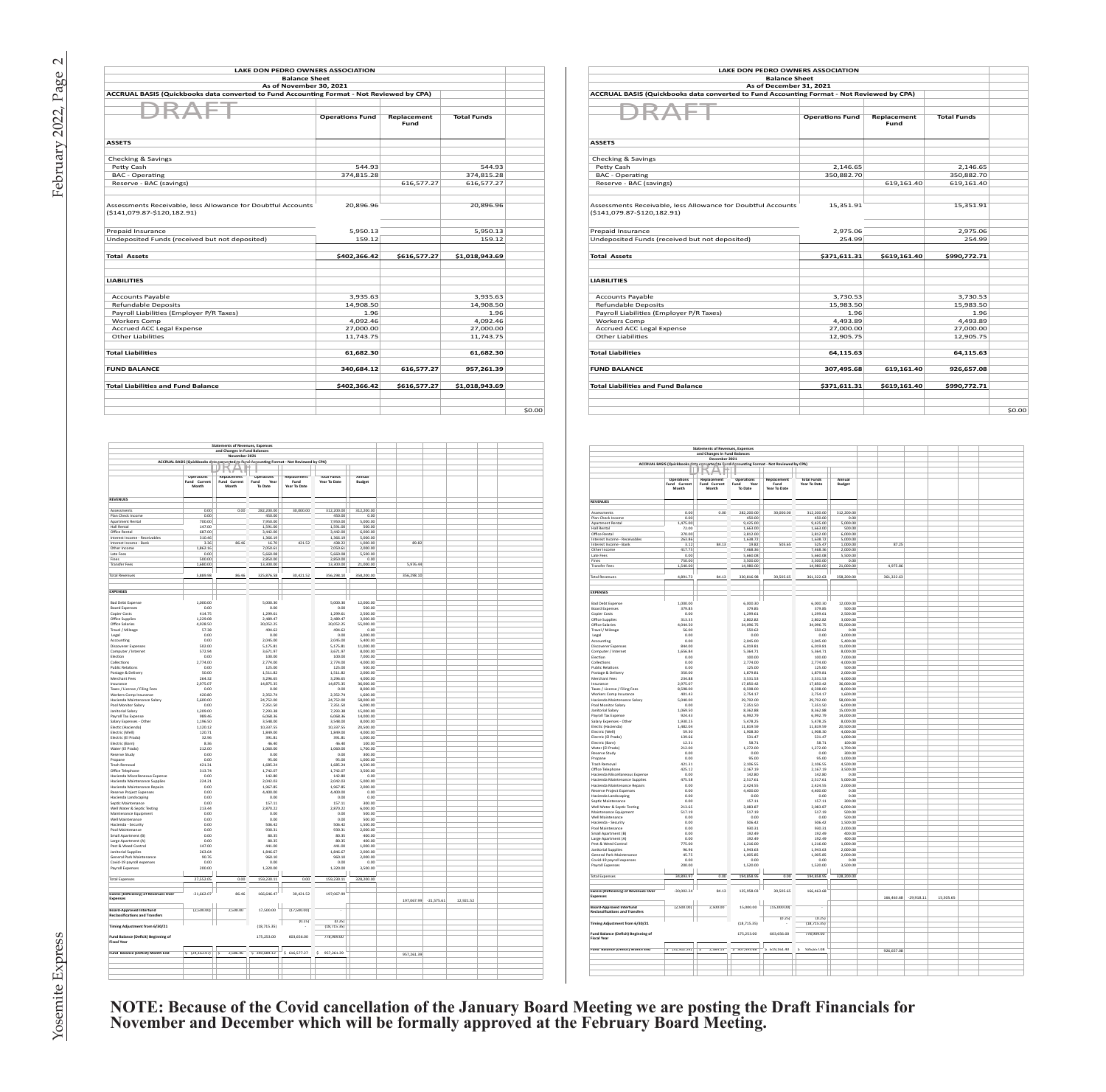## **LDPOA Calendar of Events**

**For up to date info check our FaceBook page at: facebook.com/ldpoa For the Hacienda Calendar go to our website at: www.ldpoa.com Office Schedule:**

**Monday, Tuesday, Wednesday, Friday & Saturday from 9 am – 4:30 pm. Closed on Thursdays & Sundays.** 

#### *February* • **HACIENDA EASTER** 16 **EGG HUNT 10 AM Saturday** • Pavilion & Kitchen Reserved • Apts A & B Reserved  $3/11 - 3/12$ 11  **Friday • EASTER SUNDAY** 17  **Sunday LINE DANCING EXERCISE CLASS IS ONGOING** • **OFFICE CLOSED - PRESIDENTS DAY** • Apt A & B Reserved  $2/21 - 2/22$  $\overline{21}$  Monday • Pavilion & Kitchen Reserved • Apt A & B Reserved  $2/12 - 2/13$ 12 **Saturday** • **ACC COMMITTEE** 8 **MEETS Tuesday** • **BOARD MEETING** 9 **SCHEDULED, 6:30 PM Wednesday**  $\overline{22}$   $\overline{22}$  Reserved **Tuesday**  $\overline{8}$   $\sqrt{\frac{4}{8} - \frac{4}{9}}$ **Friday 10** Eavilion, Lounge & **Sunday** *March* 6 **Counge Reserved Sunday**  *March* • **ACC COMMITTEE** 8 **MEETS Tuesday** • **BOARD MEETING SCHEDULED, 6:30 PM AT THE HACIENDA**  $\mathbf Q$  **Wednesday**  $\overline{4}$   $\overline{\phantom{1}3/4}$  - 3/7  **Friday** • Lounge & Kitchen Reserved • Apt A Reserved  $3/26 - 3/27$ 26  **Saturday LINE DANCING EXERCISE CLASS IS ONGOING**  *April* • **ACC COMMITTEE** 12 **MEETS Tuesday** • **BOARD MEETING THE HACIENDA** 13  **Wednesday** • Apt B Reserved  $4/7 - 4/13$  **Thursday CLASS IS ONGOING**

**SCHEDULED, 6:30 PM AT LINE DANCING EXERCISE** 

### **FOR YOUR INFORMATION:**

**For owners who install a security system at your property remember that you need to re-new your registration with the Sheriff's office each year. Also, regularly test your system because if sheriff's personnel are dispatched to check a false alarm you will be billed for the dispatch.** 

### **Avoid the Mandatory Increase in Collections Charges Beginning January 1, 2022**

**Due to a change in California law as of January 1, 2022 we will no longer be allowed to handle our own delinquent account collections but must outsource to a professional collections agency. This will automatically add at least \$1500 in fees to the account being collected.**

**In addition, when once an account is submitted to a collection service the Association can no longer offer payment plans or waivers of any charges.**

**WE ARE STILL HAVING EVENTS & GATHERINGS. HOWEVER, ALL PERSONS (REGARDLESS OF VACCINATION STATUS) ARE REQUIRED TO WEAR MASKS INDOORS AT PUBLIC OR COMMERCIAL ESTABLISHMENTS. SO, ANYONE WHO ENTERS OR USES THE HACIENDA FACILITIES WITHOUT A MASK IS ATTESTING THAT THEY ARE EXEMPT DUE TO HEALTH OR AGE RESTRICTIONS.**